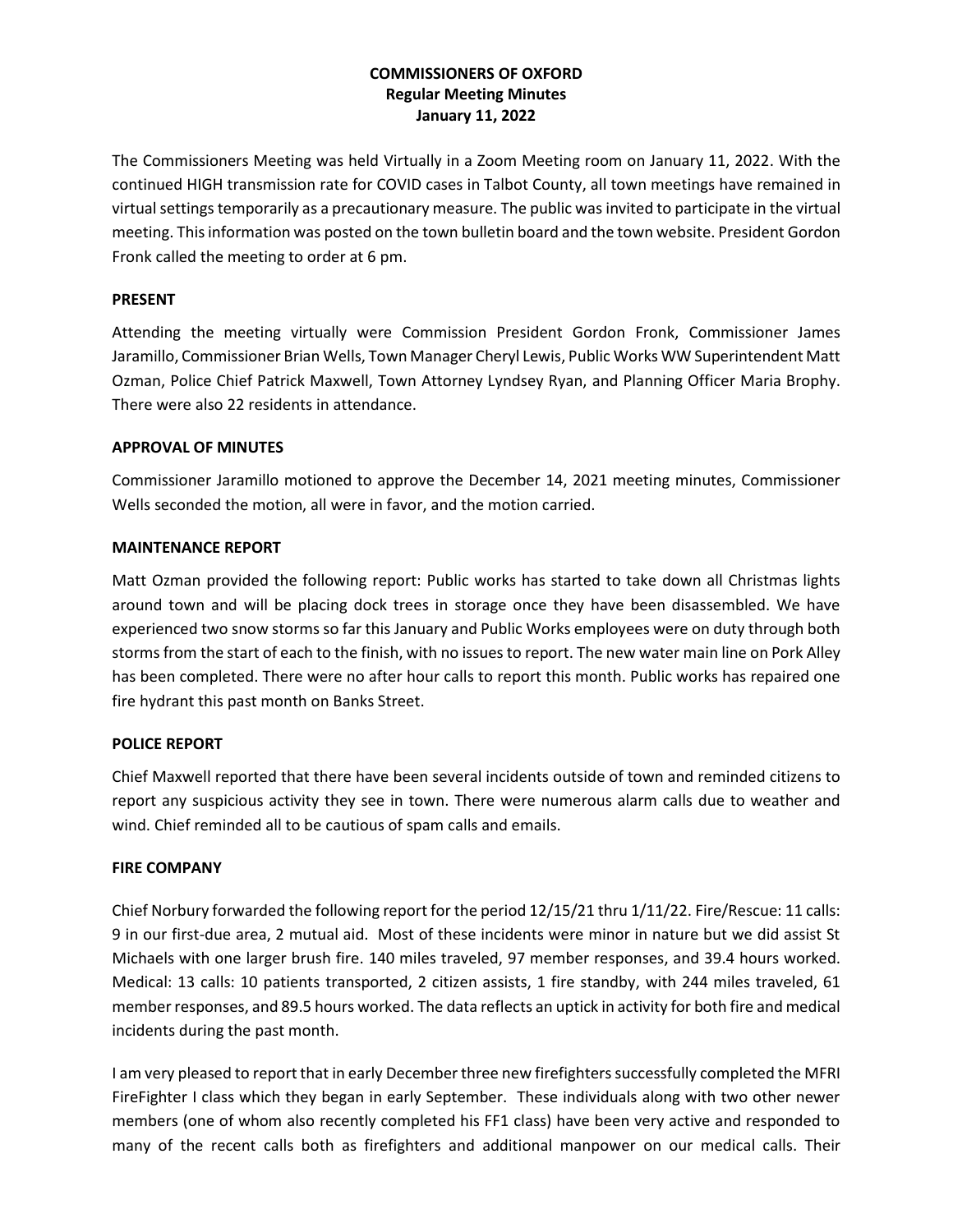dedication and commitment to the community is most appreciated by our longer service members whose backs may not be as flexible or strong as they once were!!

All Oxford residents should be advised that our local hospital resources are being severely stretched near breaking point. The reasons are complex but at a high level can be attributed to increased infectiousness of the current COVID variant on top of unresolved long-standing staffing challenges within UM Shore Regional Health. Ambulance personnel are increasingly finding themselves held for one to two hours while awaiting patient bed availability, or else diversion to less capable facilities such as Cambridge & Queen Anne free-standing emergency rooms. Holds such as these reduce the availability of emergency medical units on the street and have the potential for increasing 911 response times. As an example, Dorchester Paramedic 100 was recently placed on a medical call in Oxford with an approximate 15-20 minute expected response time. Ultimately our Oxford ambulance was able to load and transport the patient ourselves with no unusual delays, but upon arrival at Easton we found 4 Talbot Medic Units parked waiting to hand over their patients. Once inside we waited nearly 60 minutes to hand over our patient. Please call 911 if you are having an emergency, but I strongly recommend everyone avoid going to the hospital for more minor issues that can be addressed easily with a visit to your Primary Care Physician or an Urgent Care facility.

### **PUBLIC HEARING**

President Fronk opened the public hearing on Ordinance 2119 Acquisition of Certain Properties located at 101 High Street/200 Market Street and requested Lewis provide some information. A map of the area, along with bullet points identifying the intended use for the property was displayed on the screen (attached to these minutes). Following the presentation, comments were taking from all parties interested in speaking. President Fronk noted that written comments had been received prior to the meeting and would become part of the record. Comments and questions were expressed by numerous speakers, including questions regarding the negotiated purchase price, the intentions for the historic residential property, the need (or not) for parking in this area, who would be utilizing the spaces, whether there would be overnight parking, whether parking could be provided in one of the nearby park areas instead, the number of parking spaces and the design of the proposed area, the feasibility of the cost of the project, and the removal of a buildable lot from the town inventory. Historic District Commission members expressed their concern with consideration of demolition and their desire to maintain the historic structure and to have approval of any changes to the exterior of the structure. Responses to several of the inquiries, which were in line with the provided bullet points (attached), were provided.

### **UNFINISHED BUSINESS**

With regards to Ordinance 2119 Acquisition of Certain Properties located at 101 High Street/200 Market Street, following a lengthy discussion, it was suggested the public hearing be held open until the January 25, 2022 meeting to allow for further comments from the public and an opportunity to reflect and investigate those comments presented this evening. Commissioner Jaramillo motion to keep the public hearing open until the next Commissioners meeting on January 25, 2022, Commissioner Wells seconded the motion, all were in favor, and the motion carried.

#### **NEW BUSINESS**